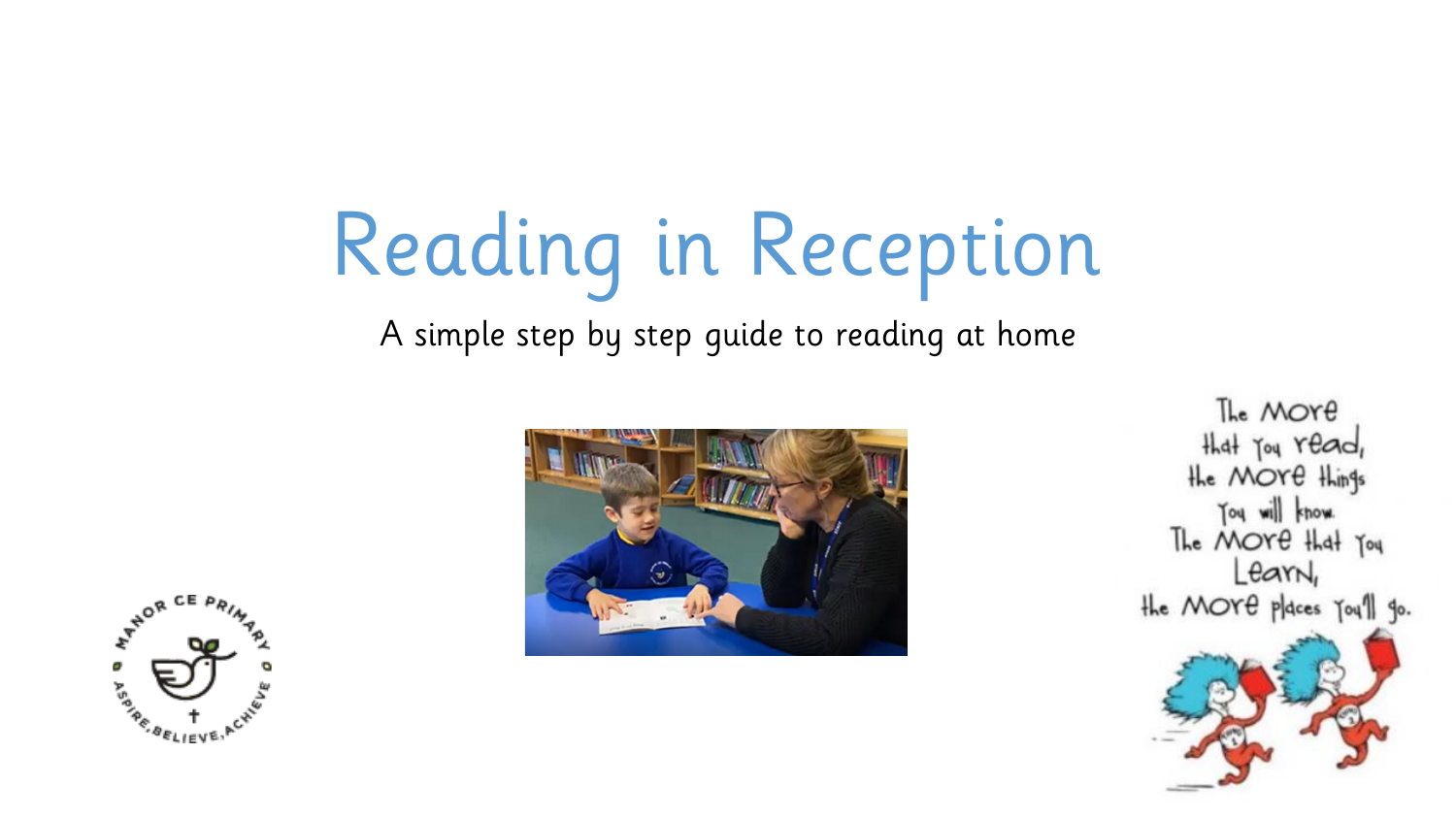### How should I read with my child at home?



We recommend that your child reads regularly for short amounts of time, ideally every day. This may only be five minutes for some children. Pick a time of the day to suit you; this may be first thing in the morning if your child is tired at the end of the day. Keep background noises and distractions minimal.

<u>Warm up</u>: Use the sheet at the back of the yellow reading record book to revisit sounds as a warm up before reading. Please tick if your child knows the sound straight away or dot if your child is unsure.' Some of our new reading books also have the sounds at the beginning of the book.

#### SUPPORT

- Want to see this in action at school? [https://drive.google.com/file/d/14lokGPD4hknQ4FdCV3yPmf3V](https://drive.google.com/file/d/14lokGPD4hknQ4FdCV3yPmf3VmF0N34-Z/view?usp=sharing) mF0N34-Z/view?usp=sharing
- Not sure how to pronounce the sounds? [https://www.youtube.com/watch?v=TTe5\\_Em0BHQ&t=16s](https://www.youtube.com/watch?v=TTe5_Em0BHQ&t=16s)
- Can't remember the visual cues? See following slide for sound sheet used in school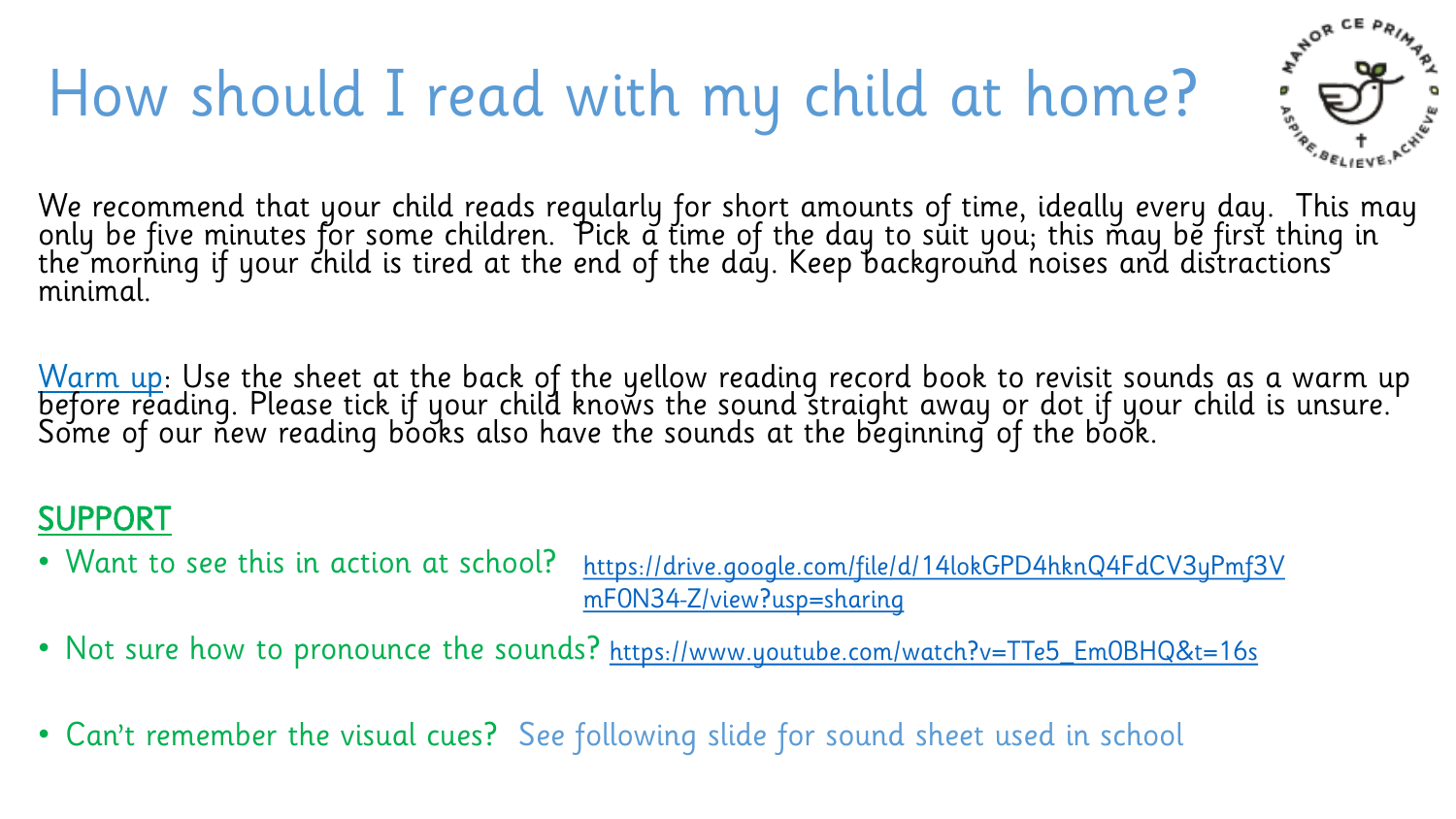

#### <u> The Manor CE Primary School – Phonics Phase 2 and 3 Mat</u>



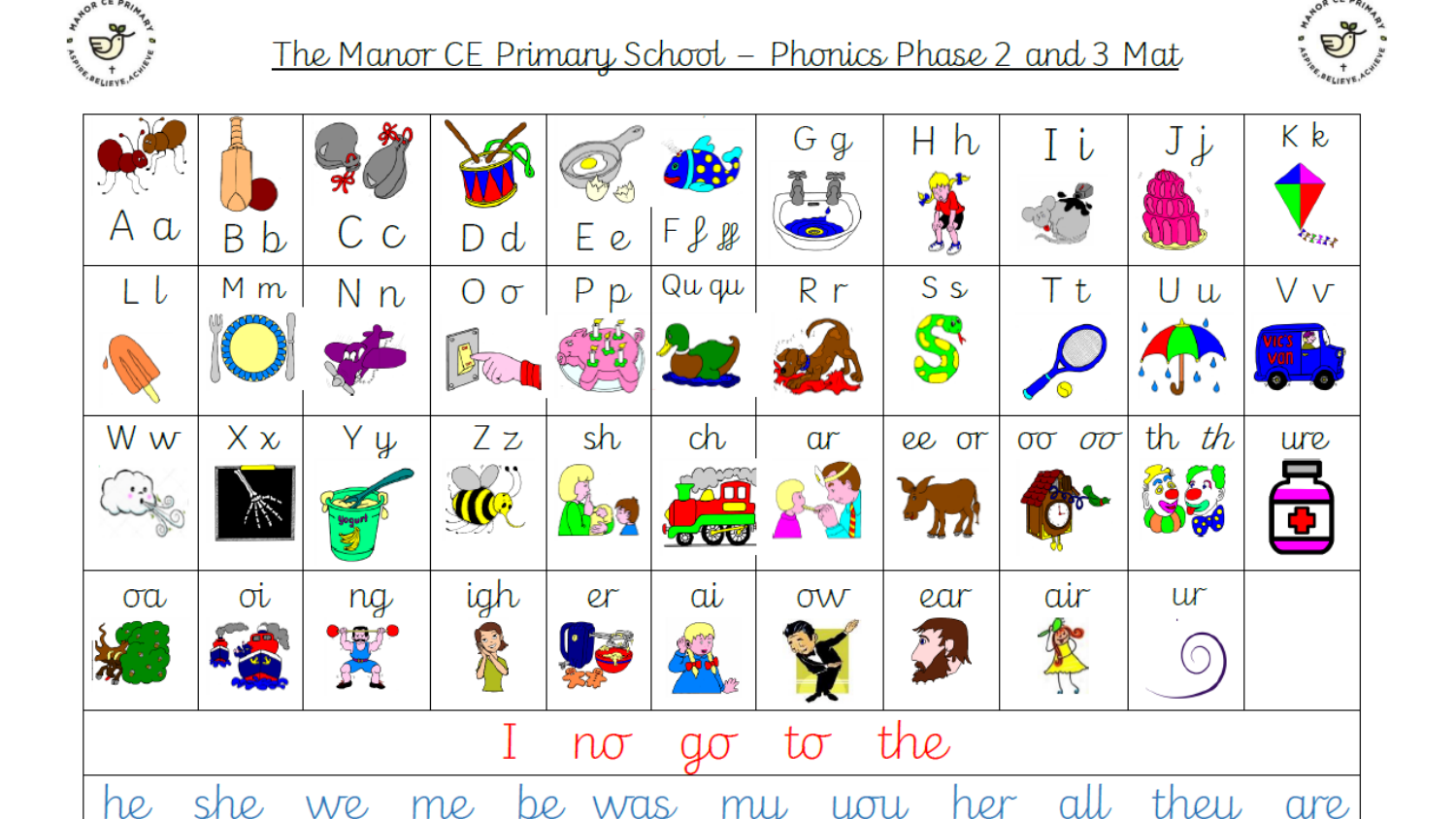



- Each book should be read three times (at different sittings).
- In session 1, look at the front of the book and discuss what it might be about. Look at the title and see if you can read it together.
- Now look through the pictures and allow your child to talk about what they see, ask questions or tell you what they think might be happening.
- Look at the words in the text. Are there any names, tricky words or sounds which they might need help with?

#### SUPPORT

Want to see this in action at school?

[https://drive.google.com/file/d/160IKAiojqHIxX1j6Rb6W\\_SzaClc](https://drive.google.com/file/d/160IKAiojqHIxX1j6Rb6W_SzaClcErVct/view?usp=sharing) ErVct/view?usp=sharing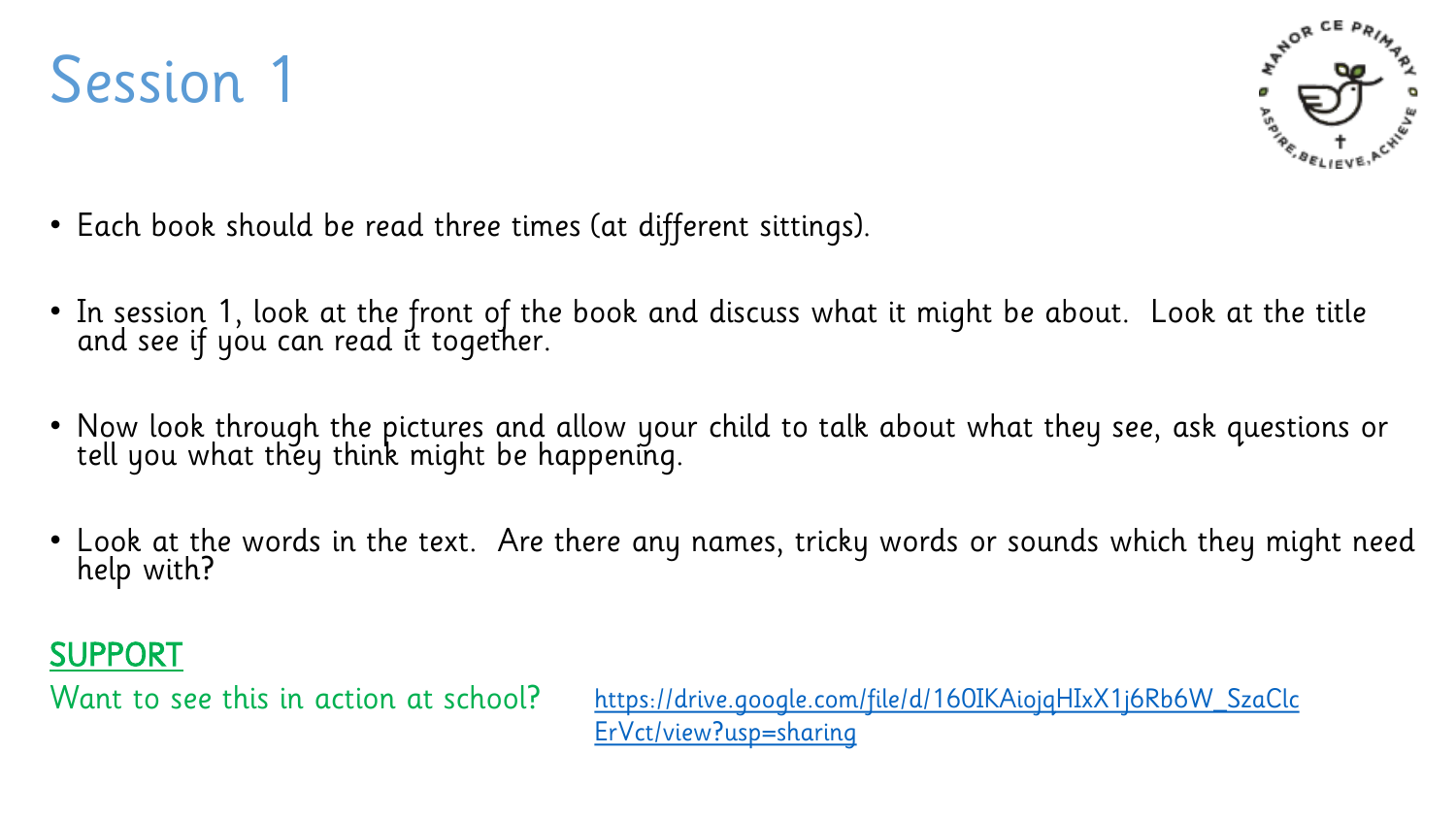



Encourage your child to track the words with their index finger.

Ask them to sound out each word. To begin with they may sound it out accurately but need you to repeat this so that they can hear the sounds. Ask them to blend the sounds together and stretch them (we call this slowmo in class and it helps them hear the word).

Encourage your child to read tricky words without sounding them out (this is why they are called tricky – they cannot be sounded out but need to be learned by sight). The tricky words are on the sound mat on slide three. When your child has read a sentence, help them to read it again or read it back to them so that they get to hear the words put together in a sentence.

#### SUPPORT

Want to see this in action at school?

[https://drive.google.com/file/d/1oQ6jwJ8Ax-wBU-tZcx9-](https://drive.google.com/file/d/1oQ6jwJ8Ax-wBU-tZcx9-7KwKTvMBl0GC/view?usp=sharing) 7KwKTvMBl0GC/view?usp=sharing

Want a song to help your child recognise tricky words? <https://www.youtube.com/watch?v=TvMyssfAUx0>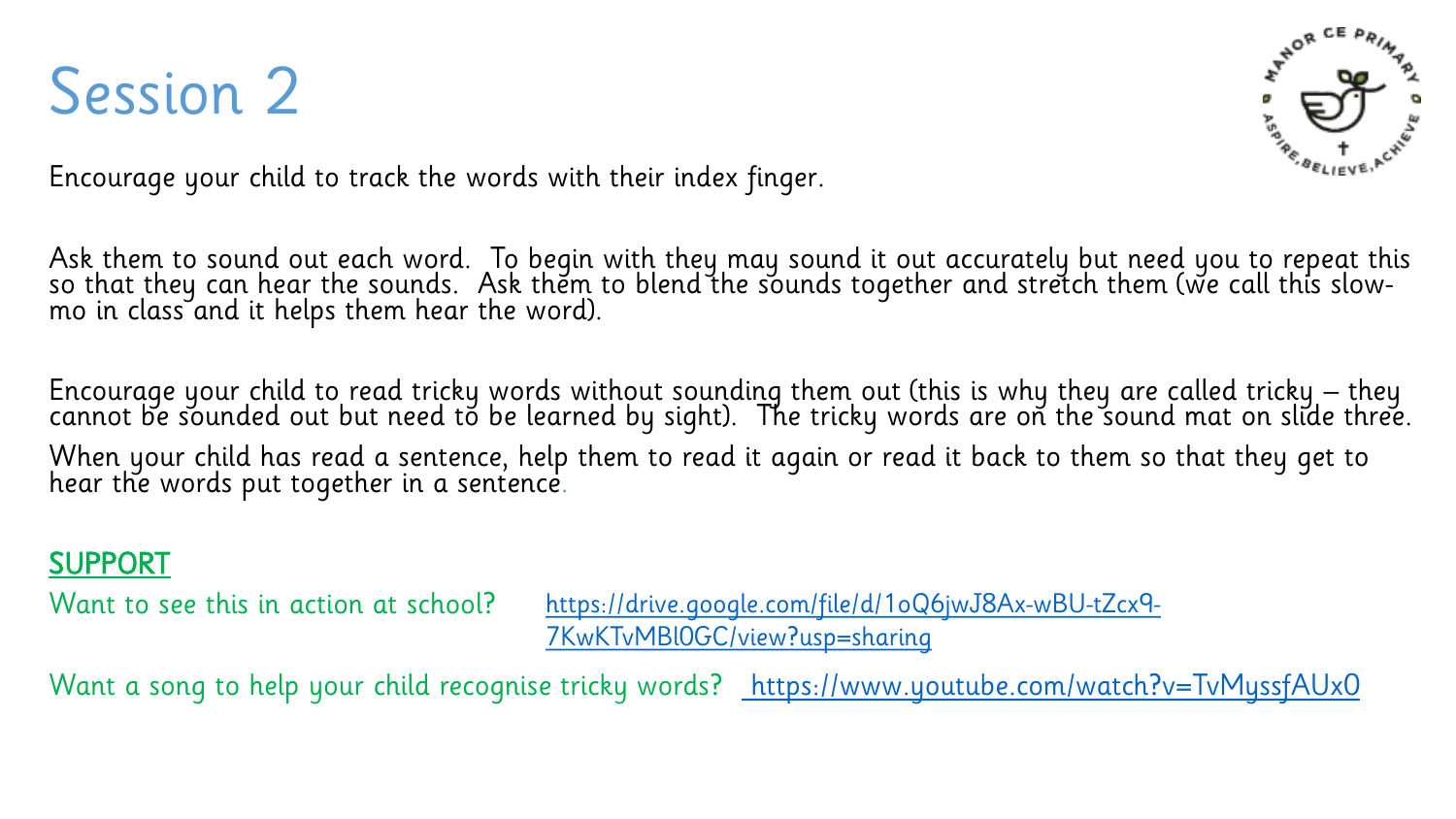### Session 3



When your child reads the book again, they should be able to build up a bit of confidence and fluency. They will know what the pictures are saying, will know about any tricky words in the text and will hopefully remember some of the words they have already sounded out and blended together.

Still ask them to use their index finger to track the words and as they grow more confident, they can start using expression in their voice.

#### SUPPORT

Want to see this in action at school? [https://drive.google.com/file/d/1qY0qwlhGzTEXBpcEiZzJAk6wjc](https://drive.google.com/file/d/1qY0qwlhGzTEXBpcEiZzJAk6wjcyG9uOj/view?usp=sharing) yG9uOj/view?usp=sharing